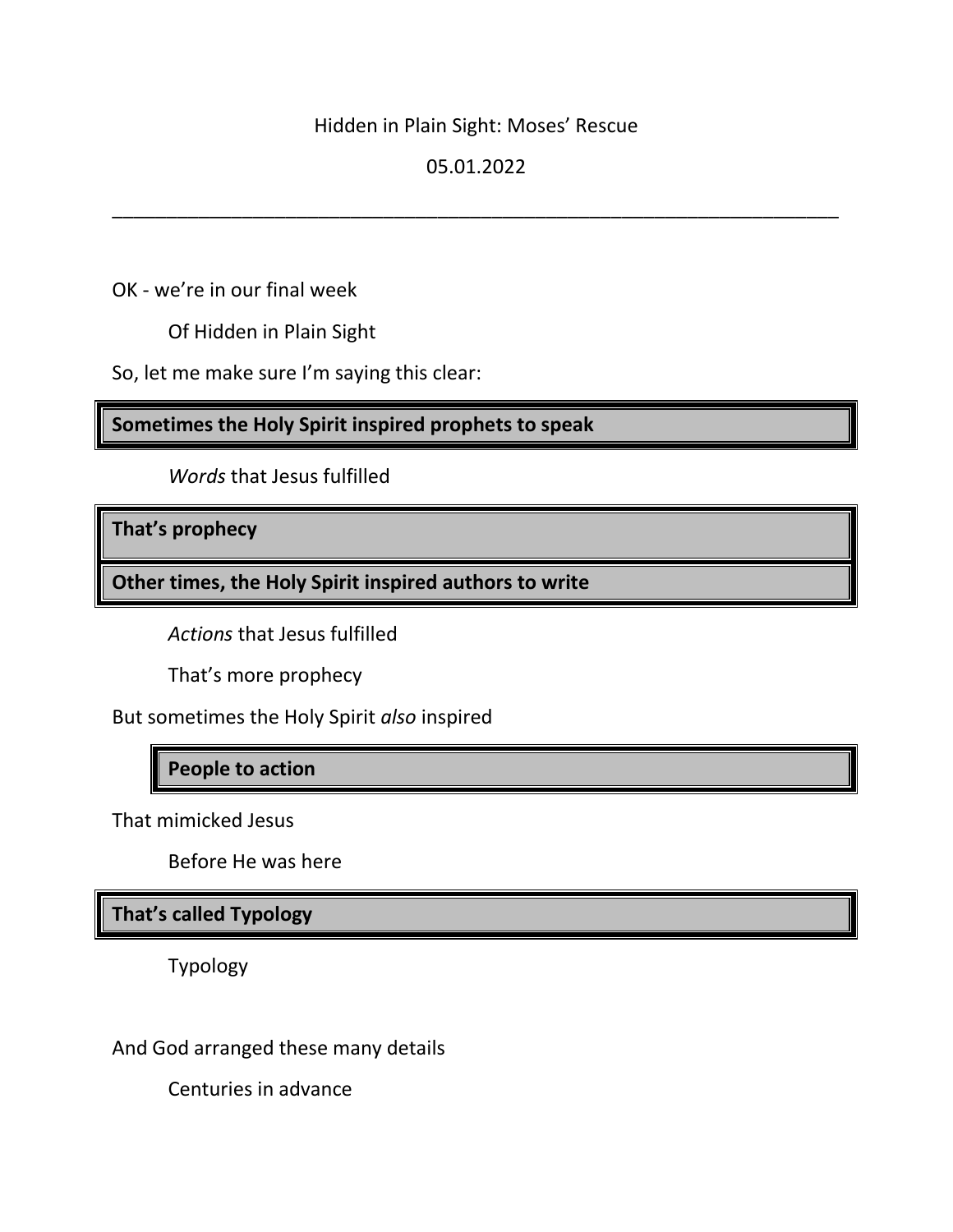To prepare the way for Jesus

Like this moment, right after the resurrection:

**Luke 24:27 - And beginning with Moses and all the Prophets, (Jesus) explained to them what was said in all the Scriptures concerning Himself.**

Then later in verse 44

**Luke 24:44-45 - He said to them, "This is what I told you while I was still with you: Everything must be fulfilled that is written about Me in the Law of Moses, the Prophets and the Psalms." Then He opened their minds so they could understand the Scriptures.**

Page after page

Event after event

Story after story

In the Old Testament

Is really about Jesus

Let me show you

## **Turn to Exodus 12**

Page 46

BTW – while you're turning

I have a question – a poll really

So, we scheduled this series for 3 weeks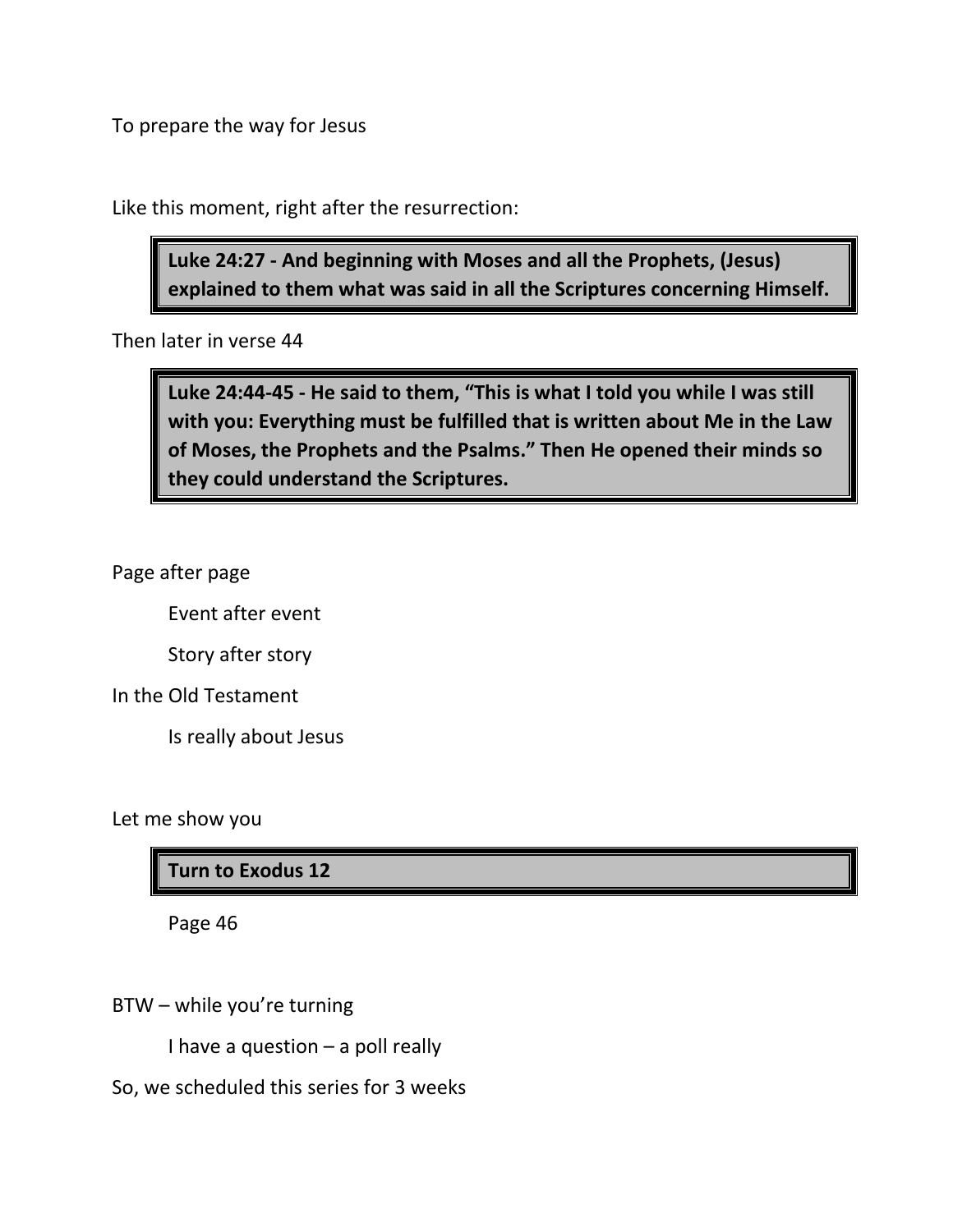With today being the final installment

But we could do others if you'd like that

There are other examples of typology in the OT

So, let me know if you'd like more

And let me know if you are so glad this is the last week

*Story of Moses…*

*Read Exodus 12:1-2*

That's a pretty powerful picture

They are in Egypt

In the land of slavery

Pharaoh hasn't let them go

In fact, he's said no several times

And yet God is saying

This is a new day for you

Catch that: God is asking them to have a new day *mindset*

Before they have a new day *reality*

That's huge!

There are many examples

Of freed people

After God set them free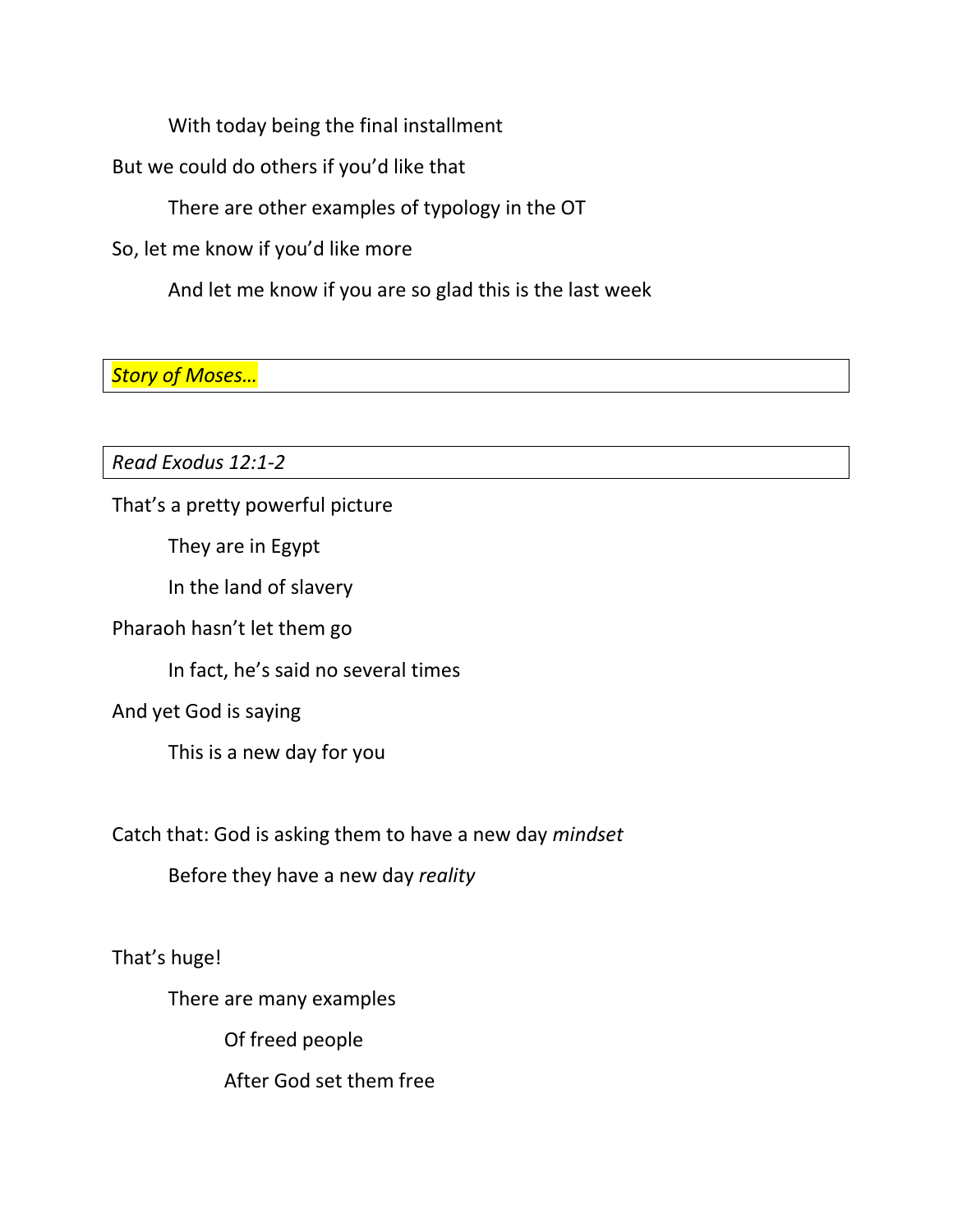*Still* acting like slaves

Because they still lived with a slavery mindset

And this is an example

Of Moses and Aaron

Living with a freed mindset

When they were still slaves

Aaron had *always* been a slave

He had never tasted freedom

I think it's interesting that

God helped him live free

Before he was free

By having Moses

Who had tasted freedom

Show him the way

Listen, some of us are Christians

We are free

God has set us free

But we're still living in bondage

And some of us are still in bondage

Never allowed Jesus to pay for your sin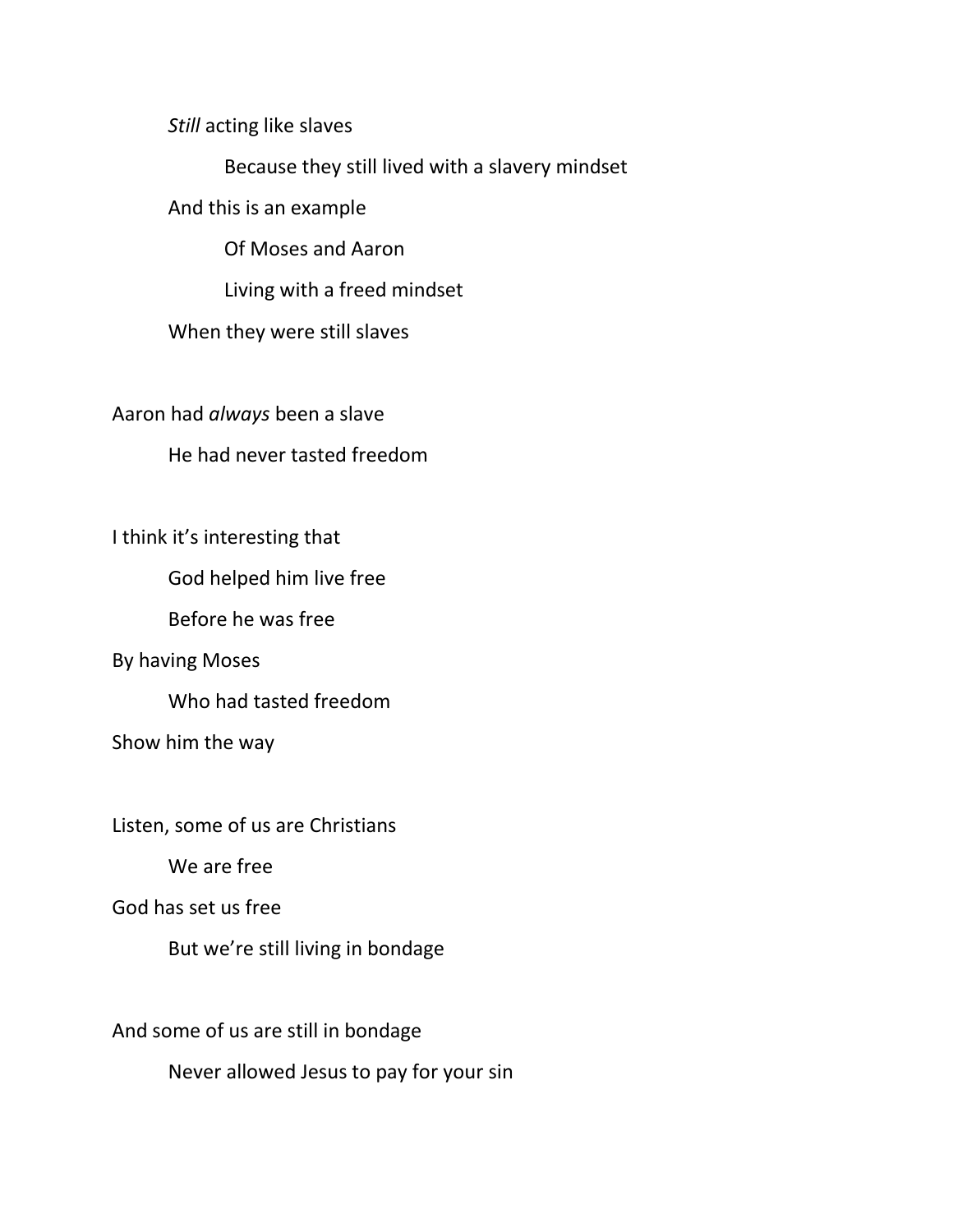We're going to talk about that today But you're still in bondage And you need someone Who has tasted freedom To help guide you to freedom

And some of us

Who have tasted freedom Need to get our head out of our own mess And look around at a world that needs us Because they need Him

So, God says

This is a new day

Start living like freed people

Because I am going to set you free

The first connection point is:

## **The deliverance of God**

You and I are not free because of our goodness

Our circumstance

Our ability

We are free because of His deliverance

And it's time we started living that way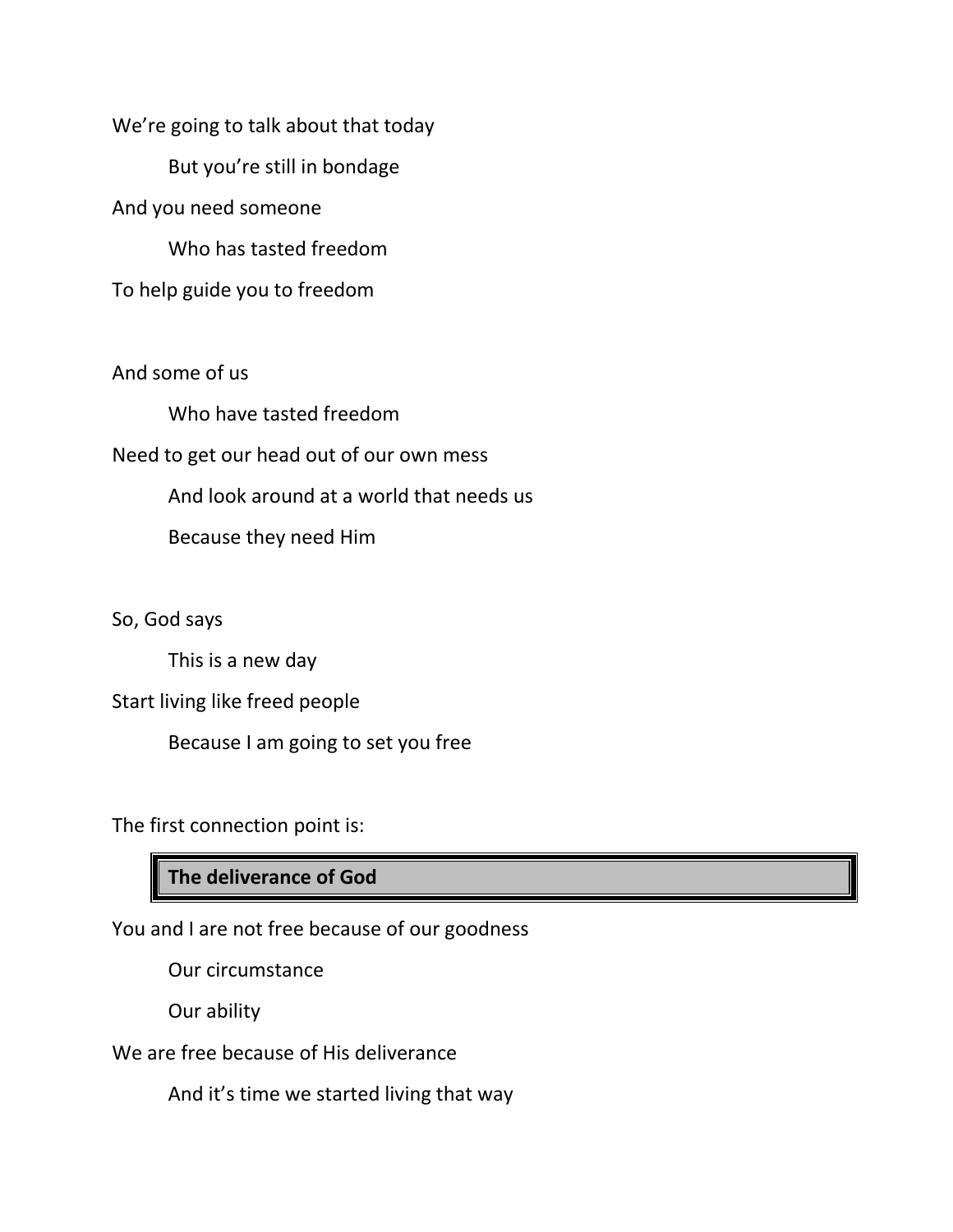Verse 3:

*Read Exodus 12:3-5*

The second connection point to Jesus is:

# **Passover Lamb Selected**

Notice in verse 3

It says the animal was selected on the 10<sup>th</sup> of Nissan

God's not talking about a car company

God's not talking about a stadium

The month of Nissan can still be tracked

On a Jewish calendar

It moves around

But it's always in March or April

That's why Easter moves every year

This year, it lines up exactly with the month of April

So, in 2022, the  $10^{th}$  of Nissan

Is the April 10<sup>th</sup>

That's selection day

So, what *also happens* on that day?

The Sunday *before* Easter?

"The triumphal entry"

If you don't know what that is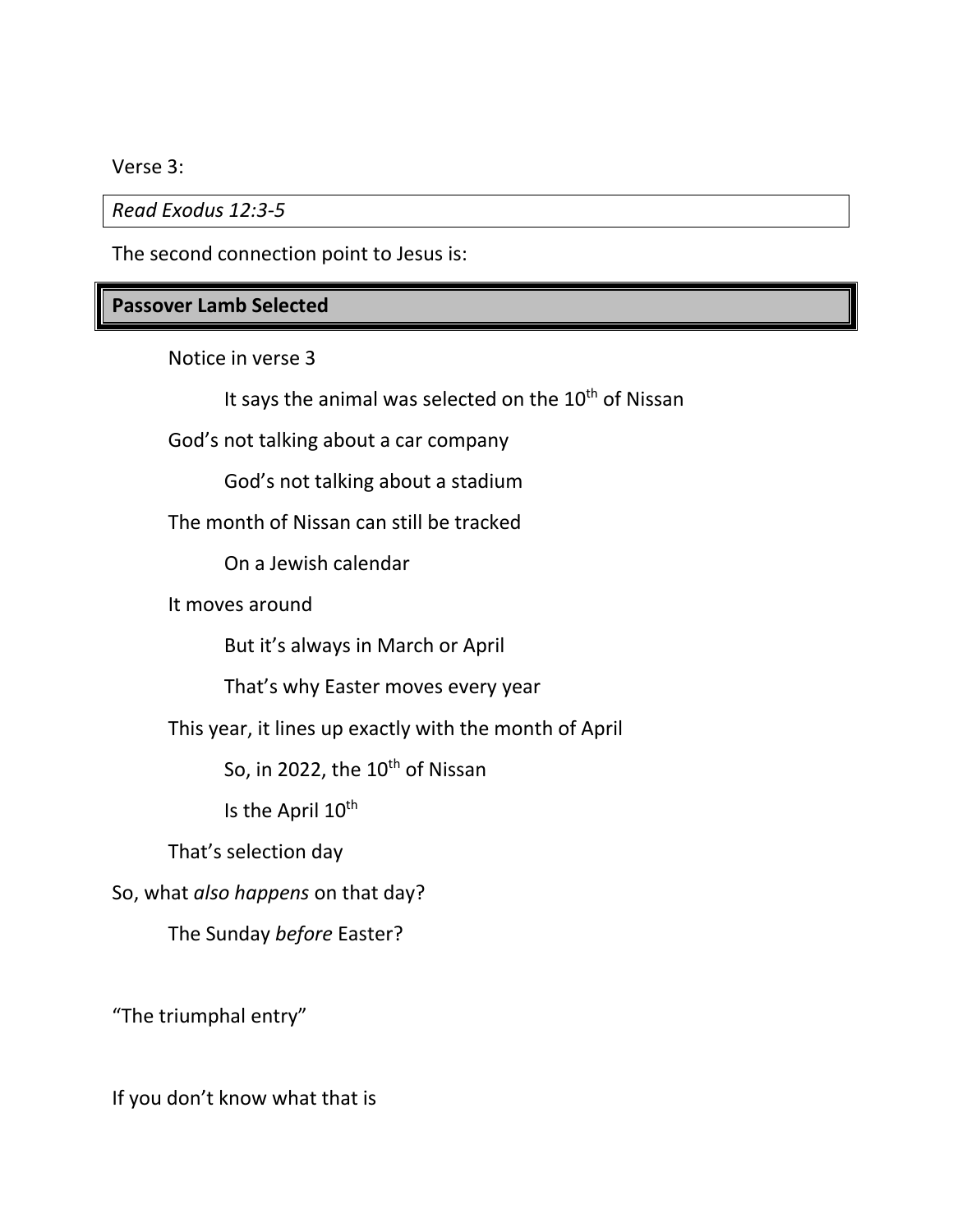Jesus rode into town on a donkey

And they people declared Him

To be their King

So, on the 10<sup>th</sup> of Nissan

The week Jesus died

They *selected…* their lamb

Let me be clear:

Jesus chose to come into Jerusalem on that day

He was aware of the significance

But God arranged it

Centuries earlier

With Jesus in mind

*Read Exodus 12:6*

So, the selection process

And the verification process that followed

Lasted from the  $10^{th}$  through the  $14^{th}$ 

Sunday is the selection

Sunday – Thursday the selection is verified

And then on Friday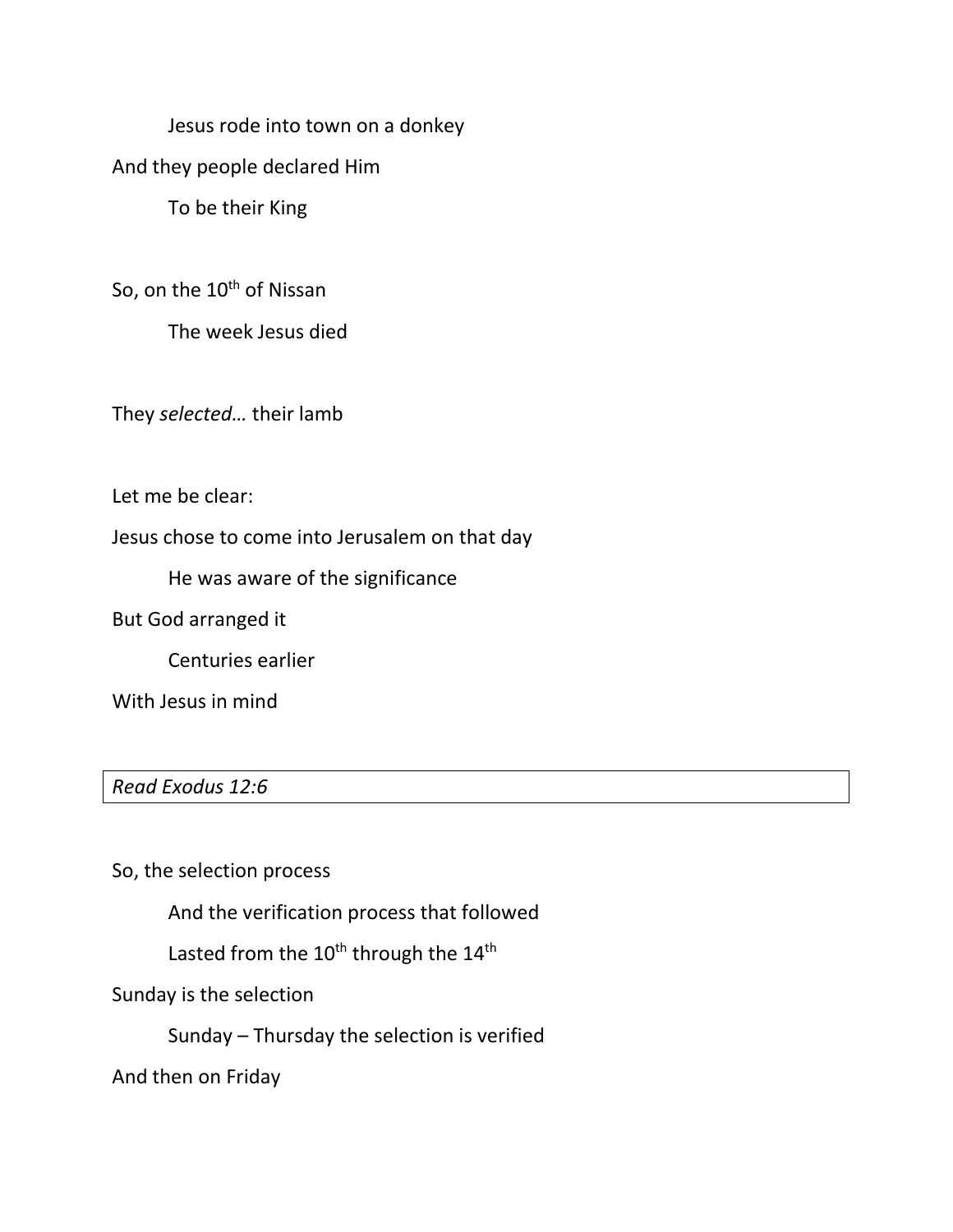The lamb is slaughtered

So, what happened

On Sunday

The week Jesus died

He was chosen

The people lined the streets

And cried "Blessed is He who comes in the name of the Lord"

They chose Him to be their King

And then that week

He was verified

First, He was verified by the chief priest

In the Jewish court

**Matthew 26:59-60a – The chief priests and the whole Sanhedrin were looking for false evidence against Jesus so that they could put Him to death. But they did not find any, though many false witnesses came forward.**

They tried Him

And found no fault in Him

No spot or blemish

In the lamb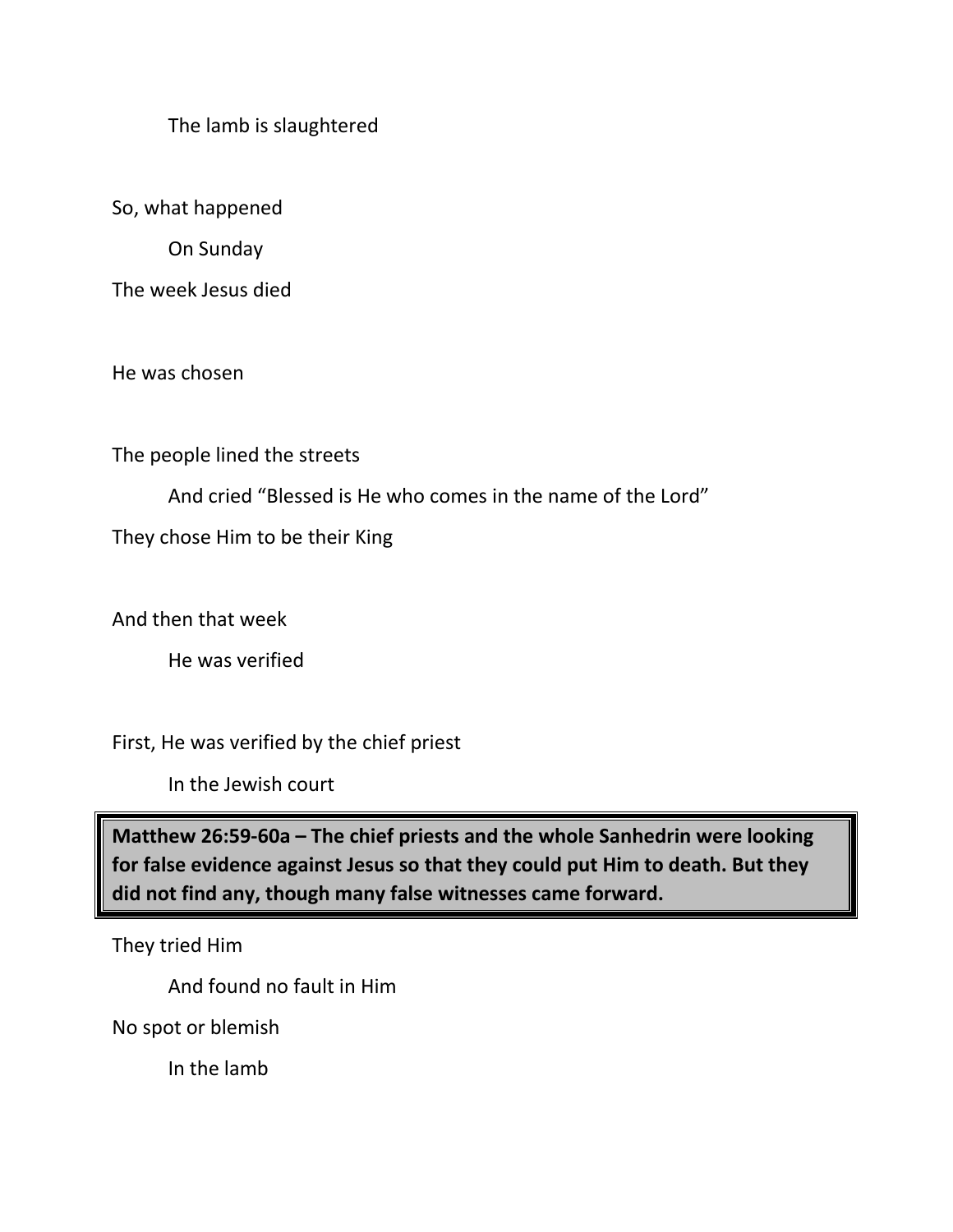Then He was verified

By Pilate in a Roman court

**John 19:4 – Once more Pilate came out and said to the Jews gathered there, "Look, I am bringing Him out to you to let you know that I find no basis for a charge against Him."** 

He was without spot or blemish

This is a really important point

Don't miss this

When the people brought their perfect lamb

It was inspected

From the  $10^{\text{th}}$  to the  $14^{\text{th}}$ 

But *they* weren't… inspected

*They* didn't have to be holy

Their sacrifice did

Their lamb did

**1 Peter 1:17b-19 - Live out your time as foreigners here in reverent fear. For you know that it was not with perishable things such as silver or gold that you were redeemed from the empty way of life handed down to you from your ancestors, but with the precious blood of Christ, a lamb without blemish or defect.**

You can stand before God

Holy

Not because of your righteousness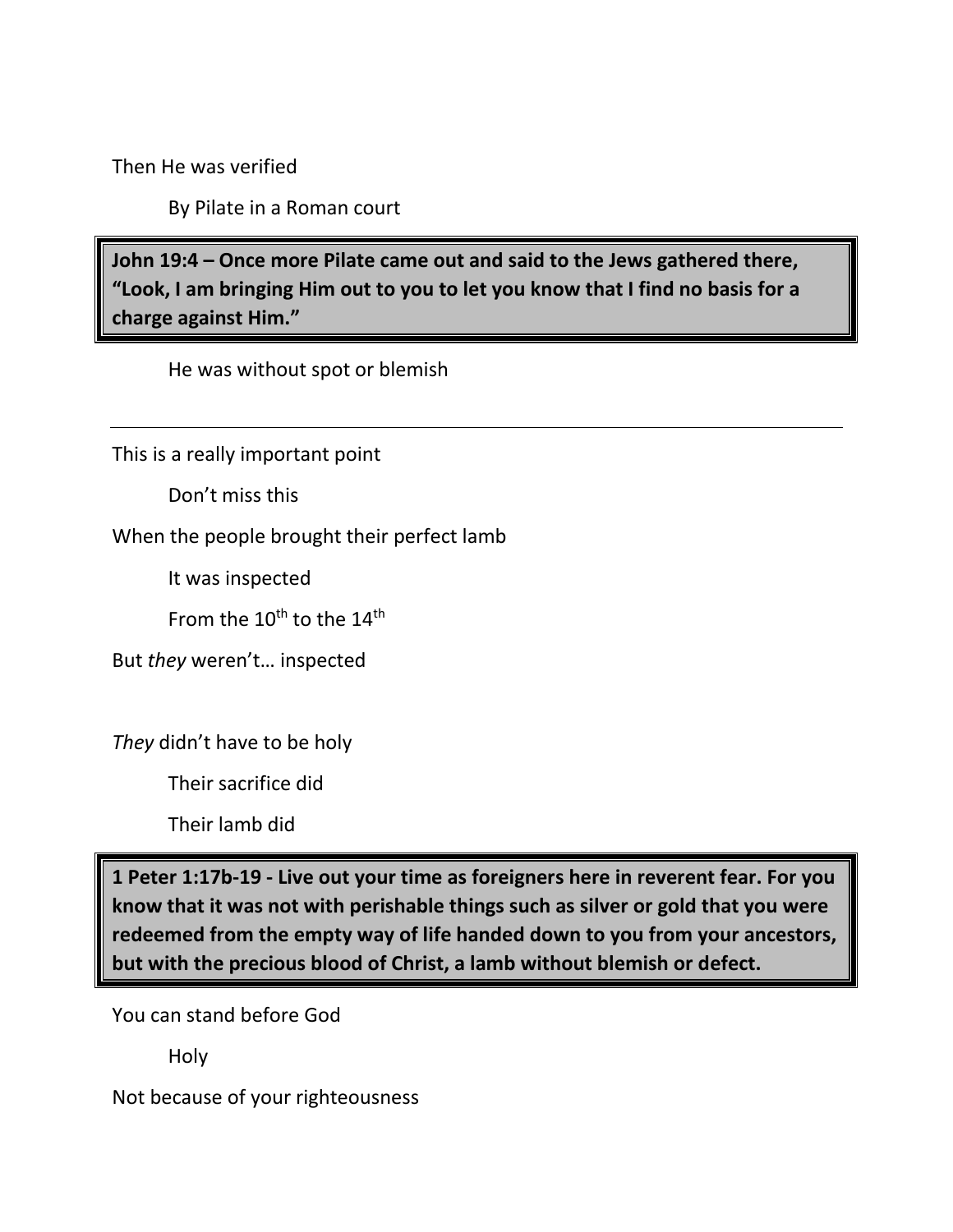But because of His

That should have gotten an Amen

So, they select the perfect lamb

Without spot or blemish

They verify it from Sunday through Thursday

Then they slaughter it on Friday

Verse 7

*Read Exodus 12:7*

Let's talk about the **Blood** a second

So, death was about to come

Onto the whole community

The Egyptians

But also, the Israelites

God had sent 10 plagues on the land

Plagues 1-3 hit everyone

The entire area

Plagues 4-9 hit only the Egyptian areas

But the 10<sup>th</sup> plague

Was a combination

It would affect the whole area

*Unless* people took the precautions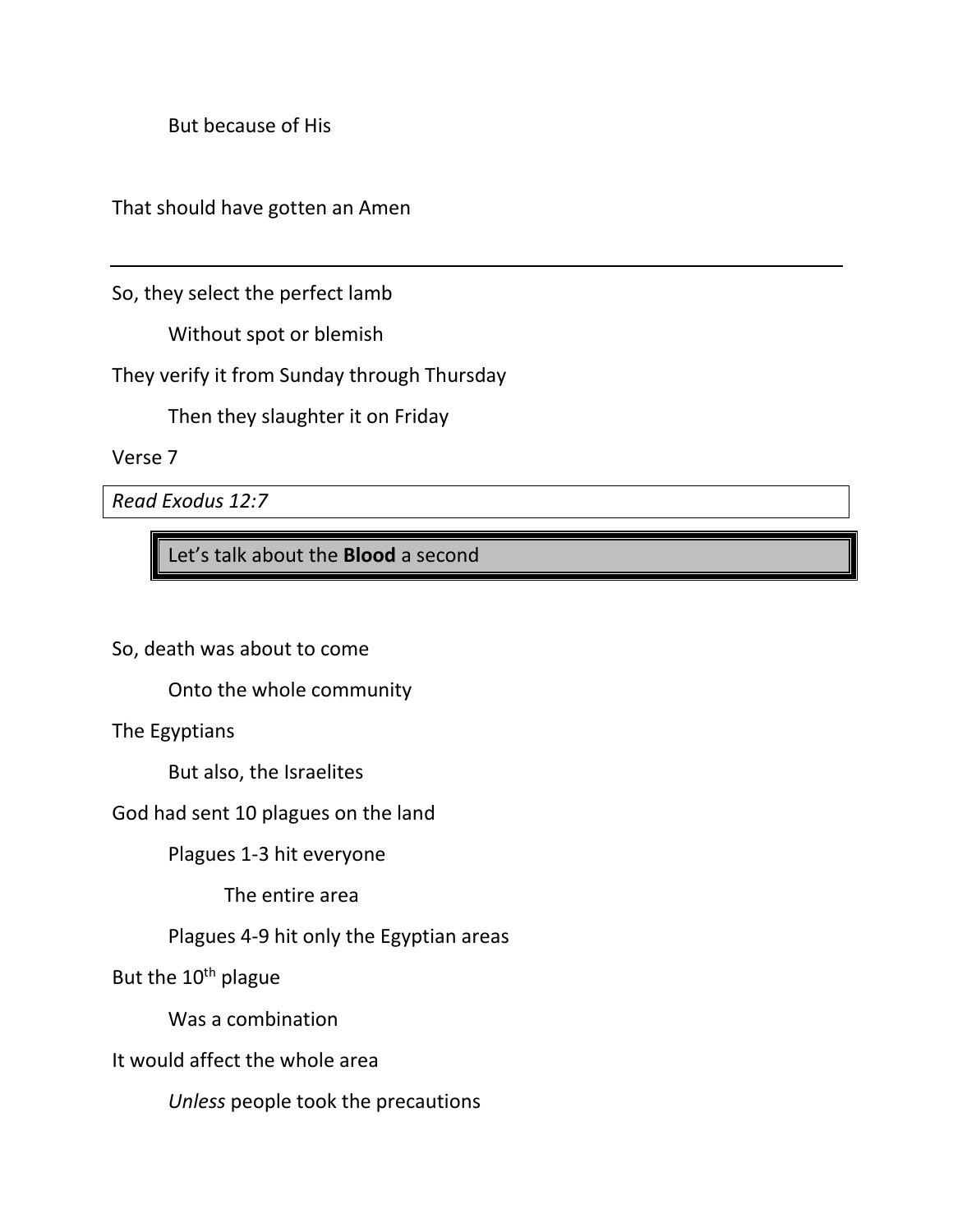That God provided

God said put blood on doorpost

We don't know exactly what that would entail

But some have suggested

**That it formed the shape of a cross** {Pic}

*As you swiped it three times*

And the blood dripped down

It would create a cross shape

We don't know

But if that's true

It's interesting

Because crucifixion wasn't invented

For another 600 or 700 years

God's smarter than you think

Another interesting thing about the blood

They placed it on the door

And then those in that house

Were safe

But you had to enter the house

Through the door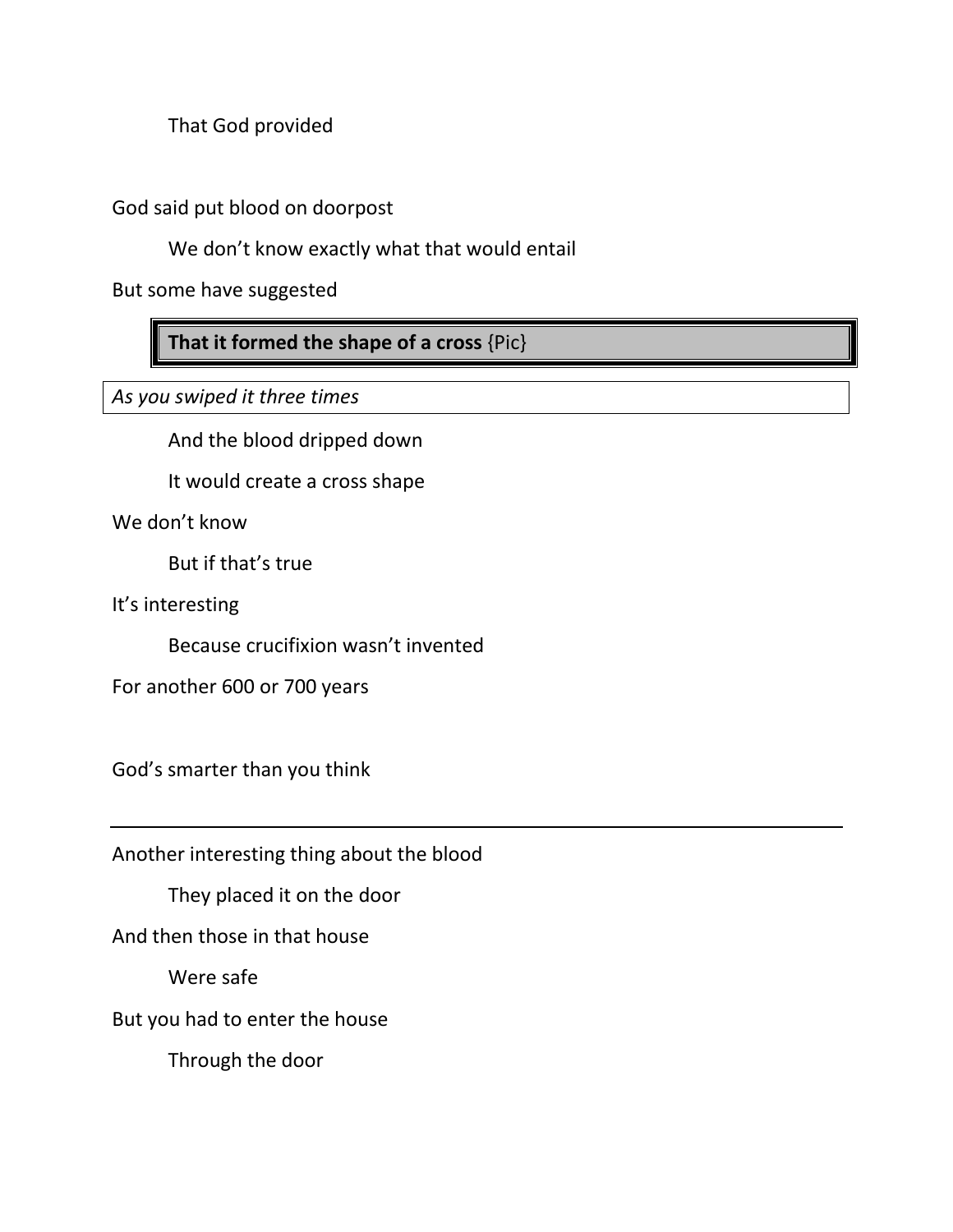You couldn't put it on the door

And then let your kids go play in the yard

Or put it on the door

And then go work in the garden

You had to enter the house

Through the door

To be saved

Centuries later, Jesus says:

**John 10:9a (NASB) - I am the door; if anyone enters through Me, he will be saved.**

You have to enter into salvation

*In Christ*

*Through the door*

To be saved

*Read Exodus 12:13*

There is an ancient Midrash

An old Jewish commentary (The Mekhilta d'Rabbi Yishmael)

Of Exodus 12:13

And it says,

**"I shall see the "blood" of the binding of Isaac"**

So, the Jewish scholar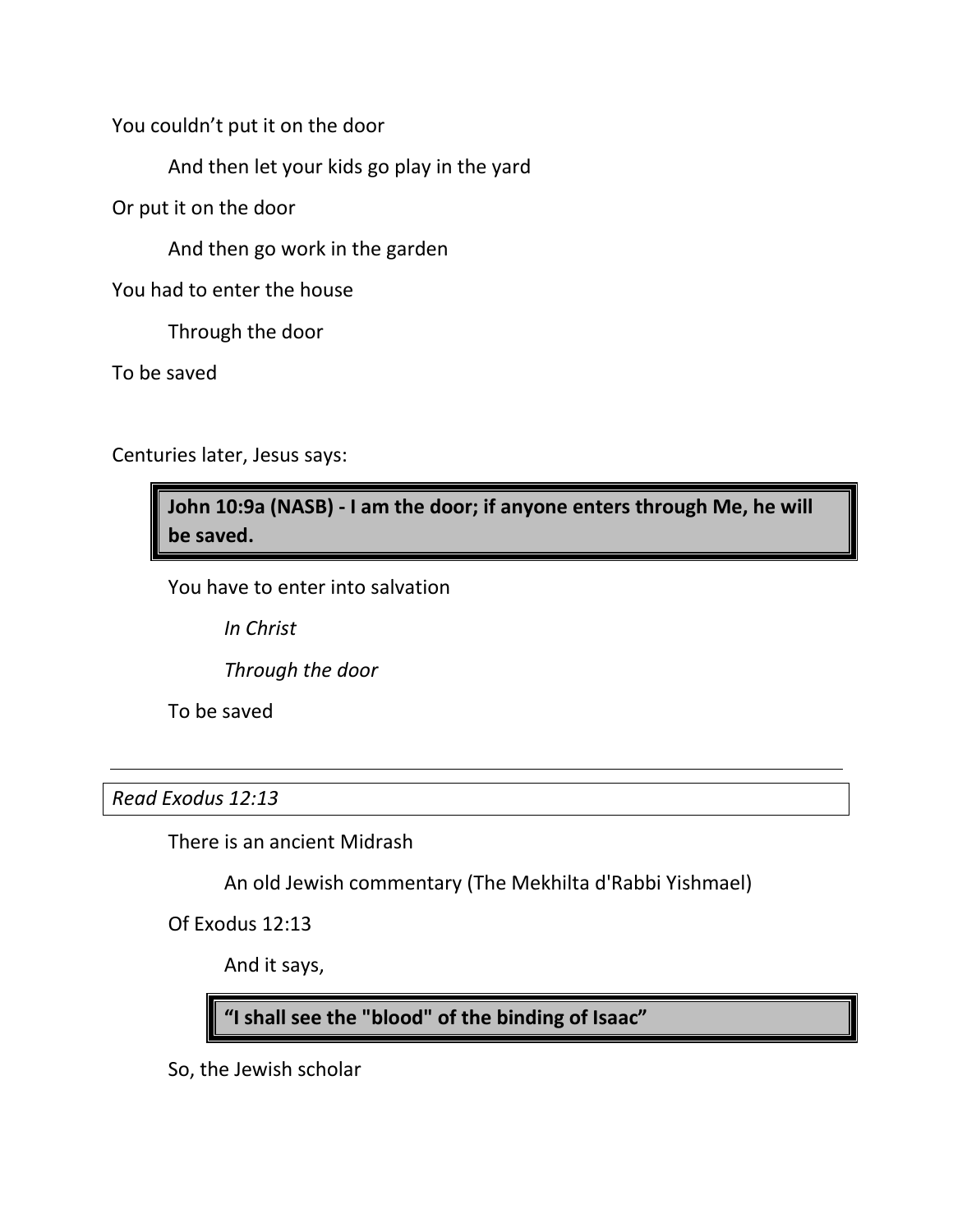Was looking back to Abraham

Back to Genesis 22 that we looked at last week

And saying

The blood of the lamb

Is like the blood of Isaac

The only problem

Isaac never bled

Abraham bound him

But then God provided a lamb

**Genesis 22:14 – So Abraham called that place The Lord Will Provide. And to this day it is said, "On the mountain of the Lord it will be provided."**

"Will be" provided

Interesting

Moses, who wrote Genesis

Foresaw that God's provision

*Would be* provided

On that spot

The very spot that Jesus later died

And the Jewish commentators

Saw the Passover lamb

As referring back to that lamb

Back to that prophecy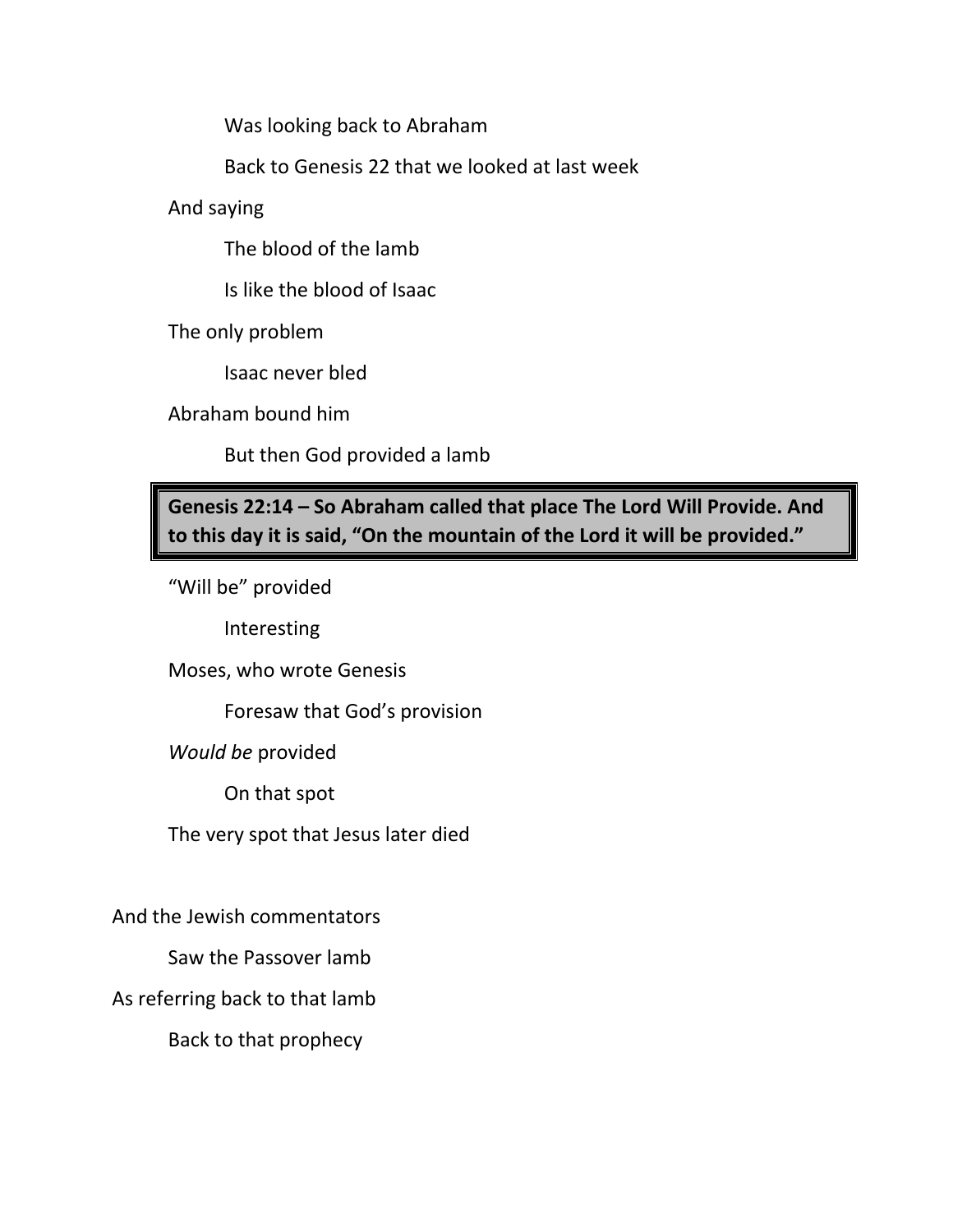This is all so precise

Even the use of the hyssop branch

Is a specific thing in Levitical functions

Look at how David spoke of the hyssop:

**Psalm 51:7 - Cleanse me with hyssop, and I will be clean; wash me, and I will be whiter than snow.**

David looking to be cleansed from murder & adultery

And there was no proscribed offering

To provide forgiveness for murder

There was no proscribed offering

To provide forgiveness for adultery

So, David writes,

"Cleanse me with hyssop…"

If you look later in that verse:

**Psalm 51:16 – You do not delight in sacrifice, or I would bring it; you do not take pleasure in burnt offerings.**

David's saying

There's not a sin offering that I can bring

To blot out my egregious sin

If there was a way I could fix this

I would fix it

There's not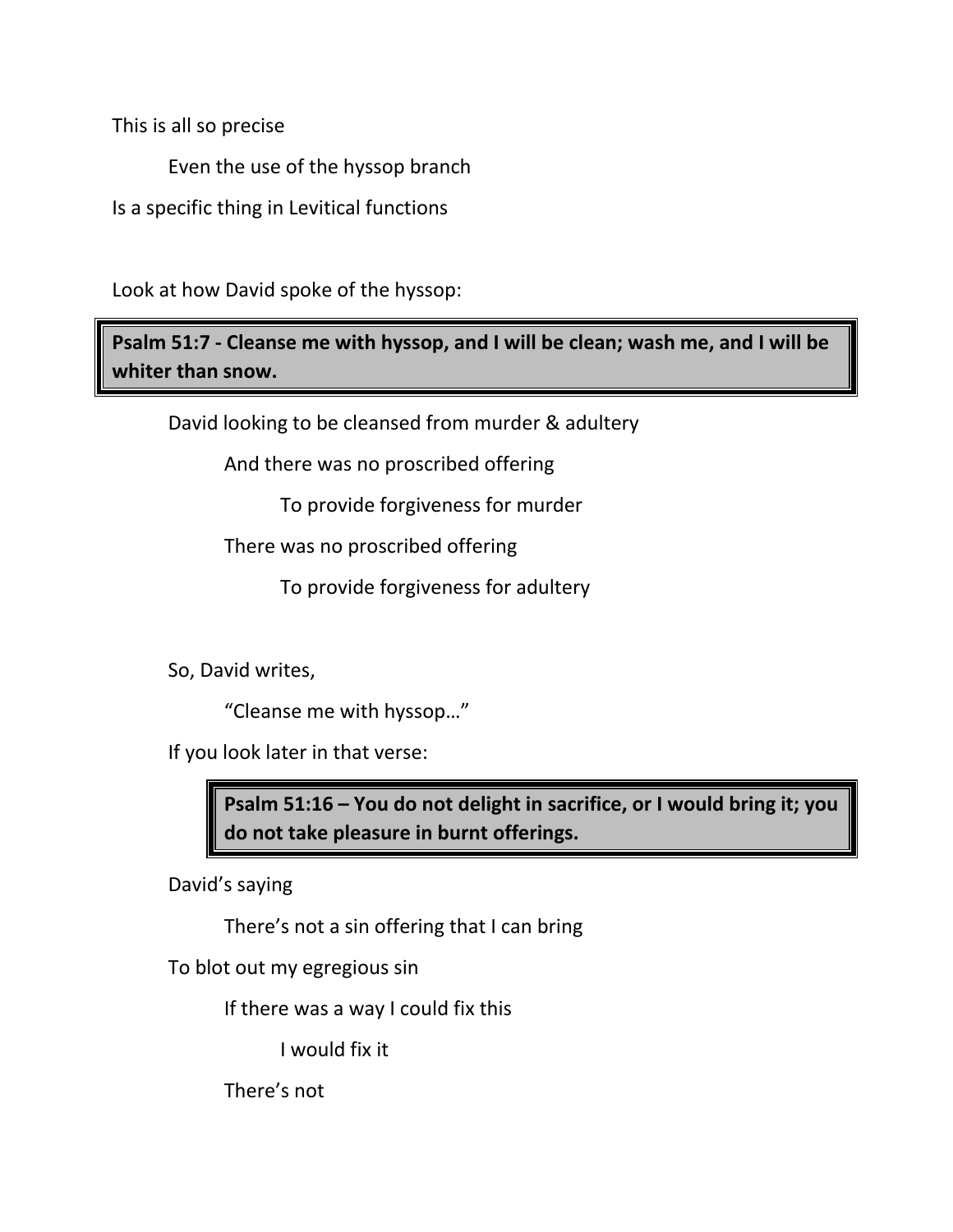**Psalm 51:17 – My sacrifice, O God, is a broken spirit; a broken and contrite heart you, God, will not despise.**

You & I are in the same tight spot

On our own

There's nothing we can do

No offering we can make

To cover *our* egregious sin

But if we bring a broken spirit to God

If we offer God a contrite heart

He'll cleanse us

Through the blood

Of the spotless lamb

The Gospels say

Not only did Christ's blood

Open the way

To safety in the home

But it also provided

Access to the presence of God

**Matthew 27:51-52 – At that moment the curtain of the temple was torn in two from top to bottom. The earth shook, the rocks split and the tombs broke open. The bodies of many holy people who had died were raised to life.**

Jesus' death opened the doorway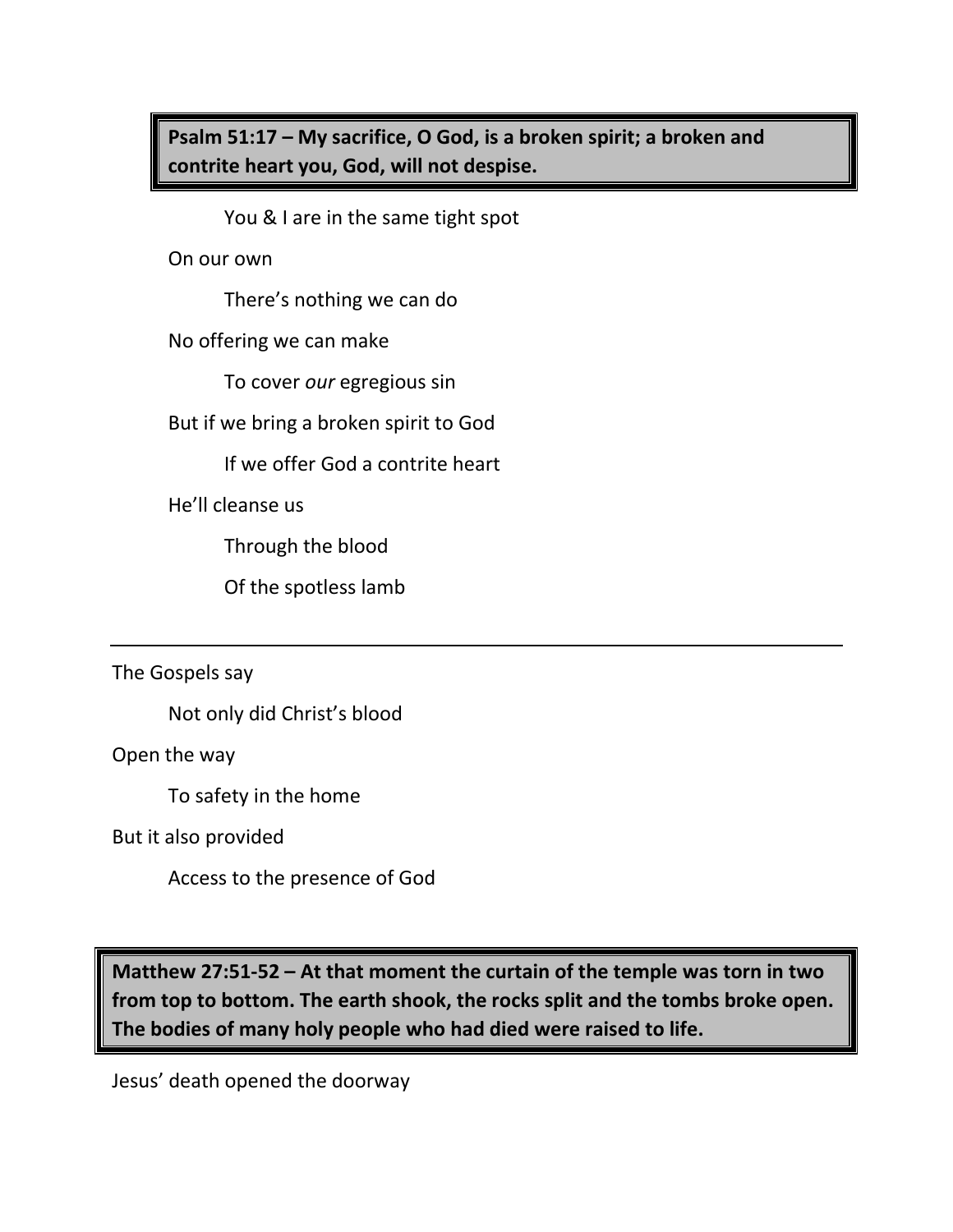To access to God

The veil that kept people out

Was torn in two from top to bottom

And Jesus' death opened the doorway

To life after death

Can you imagine that scene?

Jesus dies

And at the moment of His death

There was a massive earthquake

I don't know the Richter number

But rocks splitting and tombs breaking open

Is a pretty massive earthquake

And many people were raised to life

**Matthew 27:54 - When the centurion and those with him who were guarding Jesus saw the earthquake and all that had happened, they were terrified, and exclaimed, "Surely He was the Son of God!"**

He really was

And His death

Has changed EVERYTHING

For us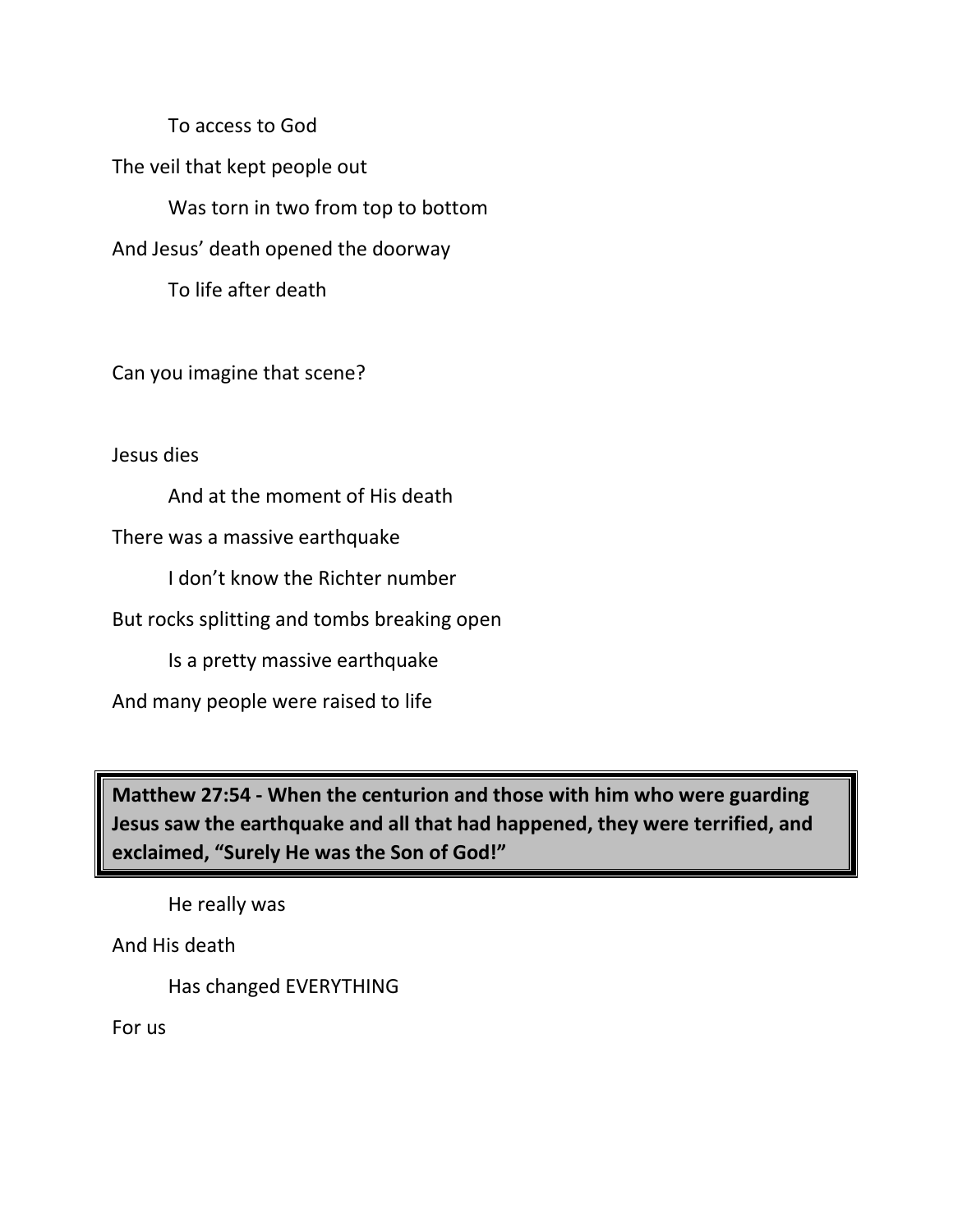**Hebrews 10:19-22 - Therefore, brothers and sisters, since we have confidence to enter the Most Holy Place by the blood of Jesus, by a new and living way opened for us through the curtain, that is, His Body,** 

**and since we have a great priest over the house of God, let us draw near to God with a sincere heart and with the full assurance that faith brings, having our hearts sprinkled to cleanse us from a guilty conscience and having our bodies washed with pure water.**

Jesus is the door to God

And Jesus is the curtain

Torn to give us access

### So, let's talk about **Jesus' body** a second

When we celebrate communion each week

It was instituted at the last supper

Which was a Passover meal

We celebrate the blood

And the body

Of Jesus

They were very specific here as well:

*Read Exodus 12:8-10*

Lamb had to be consumed

All of that stuff we just read

It's all symbolic

It all means something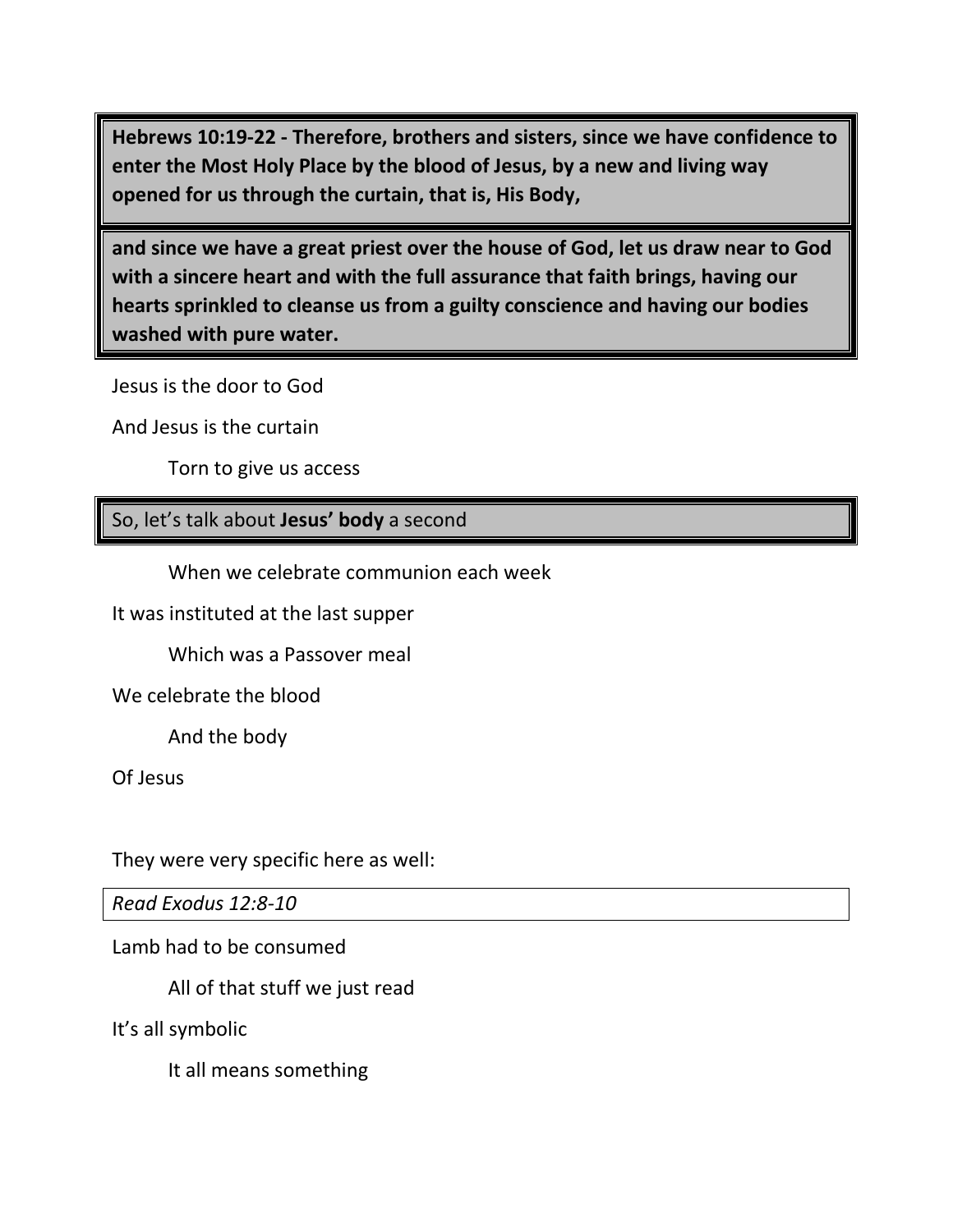But we don't have time to get into everything

Bottom line:

Jesus is saying

You have to receive me

Internally

**Luke 22:19 – And He took bread, gave thanks and broke it, and gave it to them, saying, "This is My body given for you; do this in remembrance of Me."**

To celebrate this

**They would take a piece of matza {Pic}**

Notice a few things about it:

*Unleavened*

That represented without sin

*Pierced*

That was foreshadowing

*Charred*

Fire represents judgment

And it had been singed by the fire

Taking the judgement that we deserved

*Striped*

Isaiah 53:5-6 (RSV) tells us: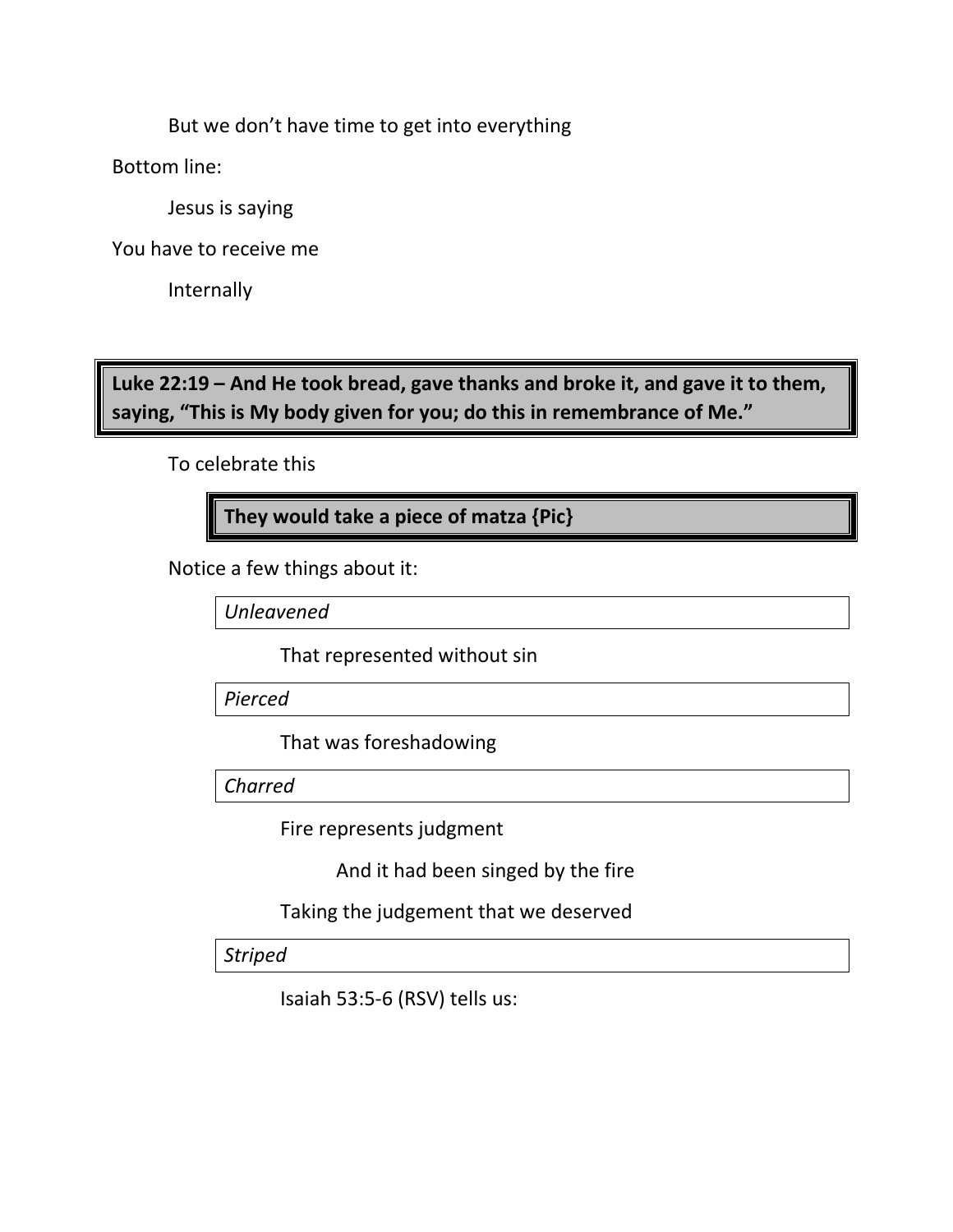**But He was wounded for our transgressions, He was bruised for our iniquities; upon Him was the chastisement that made us whole, and with His** *stripes* **we are healed.** 

**All we like sheep have gone astray; we have turned every one to his own way; and the Lord has laid on Him the iniquity of us all.** 

One interesting custom

That the Jewish people sometimes practiced

Was called **afikomen**

The leader of the group

Would start the meal

By breaking a piece of the matzah

He would hide one piece of the matzah

Catch this

He would wrap it in a clean, linen cloth

And hide it

What does that remind you of?

And then they would eat the other part of the matzah

To start the meal

Then later  $-$  at the end of the meal

The kids would go look for the hidden Matzah

Kind of like an Easter egg hunt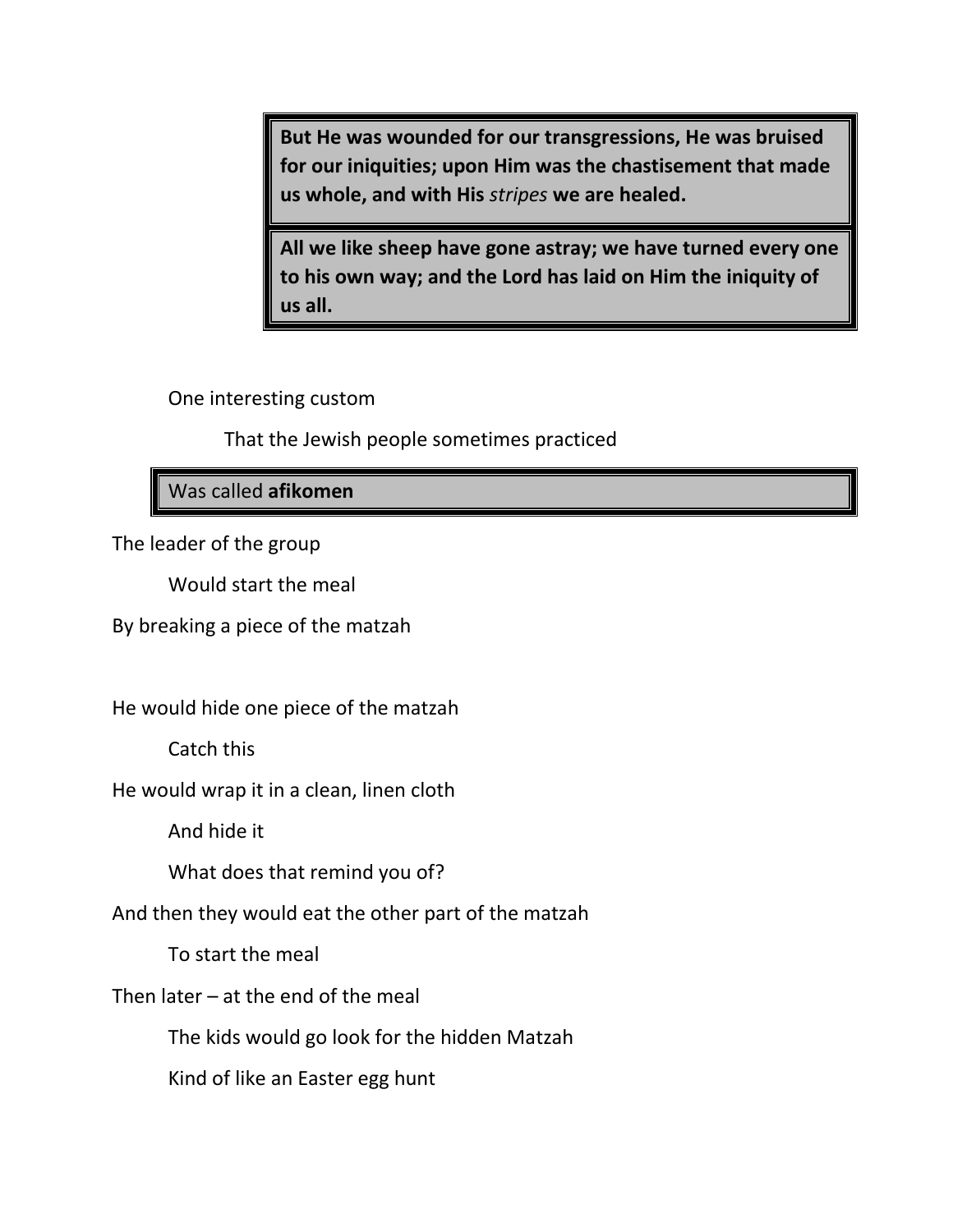And when they found it

They would trade the hidden piece of matzah for a small prize And then they would explain its meaning

This is  $good - don't$  miss this

You know sometimes a word

Sometimes has two very different meanings?

Like "ground"

Ground can mean dirt

Or – ground can mean the way food is prepared

Like ground pepper

Or ground beef

Or the word "race"

Race can be a competition

For runners or cars

Race can refer to ethnicity

Or, if you put a y at the end, race becomes something that is flirty and provocative

Something racy

OK – keep that in mind

**Afikomen can mean dessert**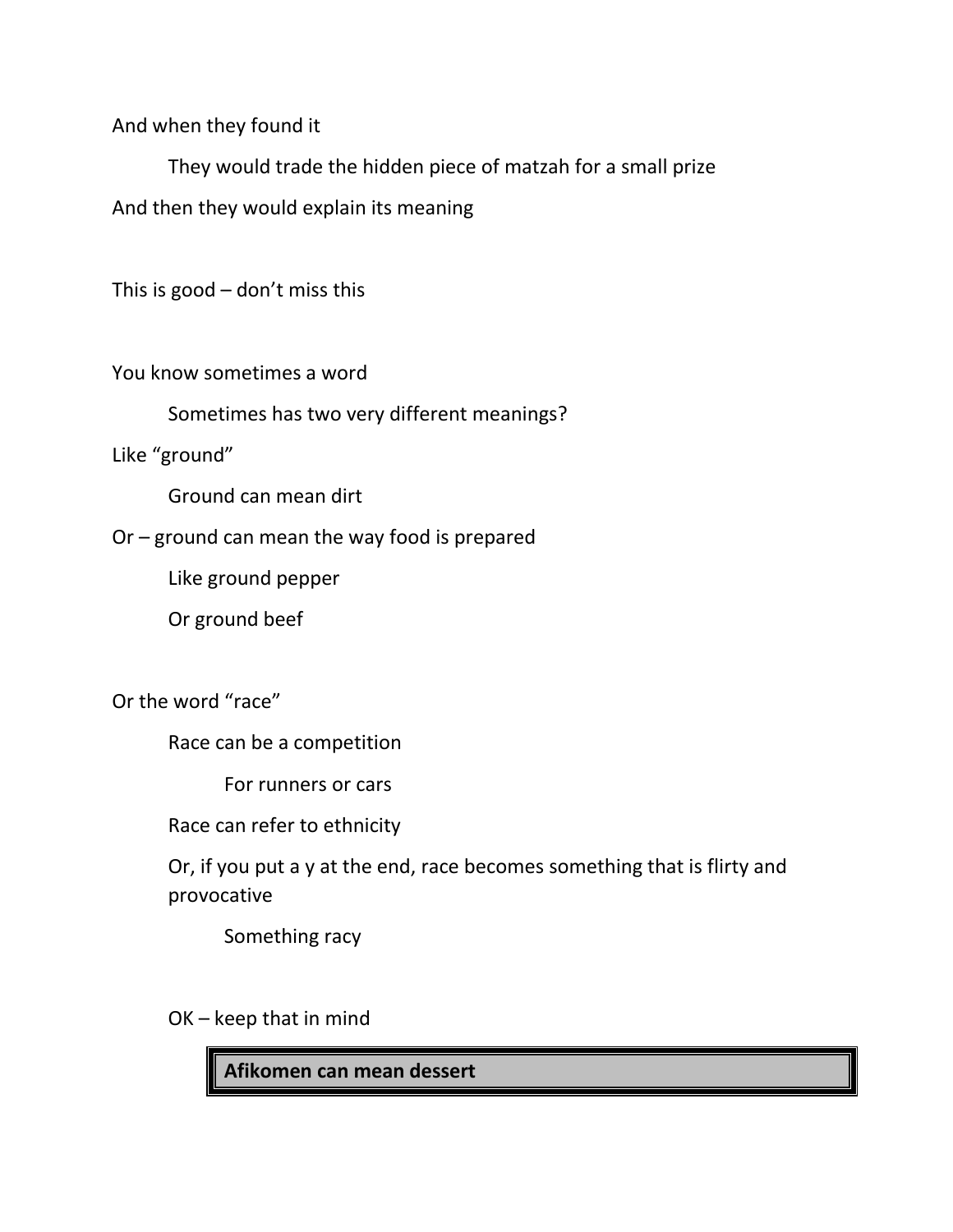Like the last item eaten during a meal

The best part… saved for last

Or – afikomen can mean

**The Coming One**

So, when a Jewish person

Who had celebrated Passover their whole life

Who had looked for the afikomen each year as a kid

When he became a Christian

And had dessert (afikomen) at his meal

He would have thought about the matzah being hidden

He would have thought about Jesus being wrapped in a clean linen cloth

He would have thought about Jesus being hidden in the ground

And then the disciples finding Him

Finding life!

I would think of that every time I had dessert

If I was a Jewish Christian

Scholars debate

But many think this practice was around during the time of Jesus In fact, some have suggested Jesus was participating in this afikomen

In Luke 22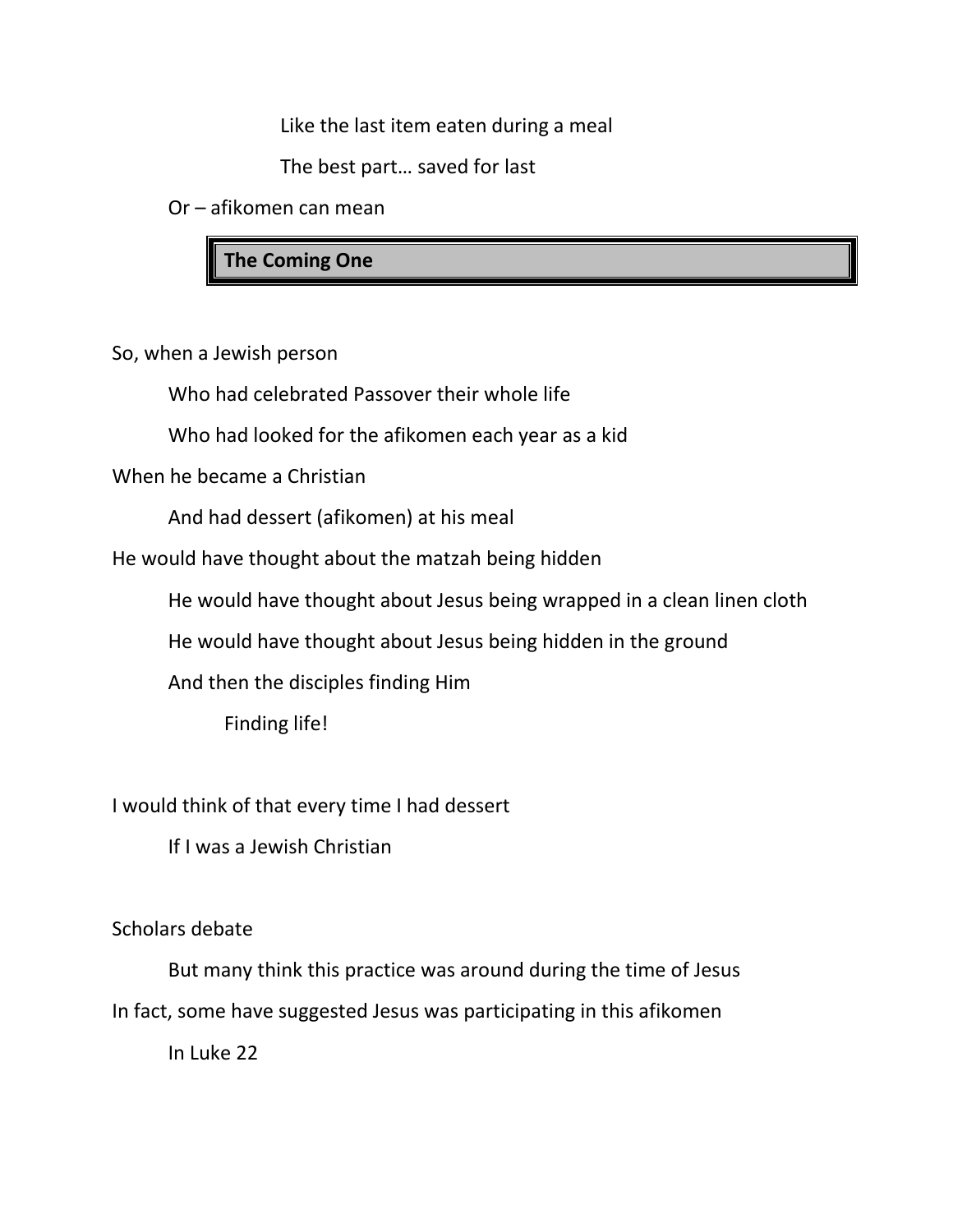**And He took bread, gave thanks and broke it, and gave it to them, saying, "This is My Body given for you; do this in remembrance of Me." (Luke 22:19)**

**The Passover is not optional**

**Numbers 9:13 - But if anyone who is ceremonially clean and not on a journey fails to celebrate the Passover, they must be cut off from their people for not presenting the Lord's offering at the appointed time.** *They will bear the consequences of their sin.*

"They will bear the consequences of their sin"

The Passover is not optional

Without the forgiveness that the Passover provided

The ancient Israelites

They each had to bear the consequences of their own sin

No one can stand before a holy God

As we'll all have to do

While bearing the consequences of their sin

In the same way

God has provided us

With a Passover Lamb

A lamb who has been selected

And verified as pure and spotless

And with His slain body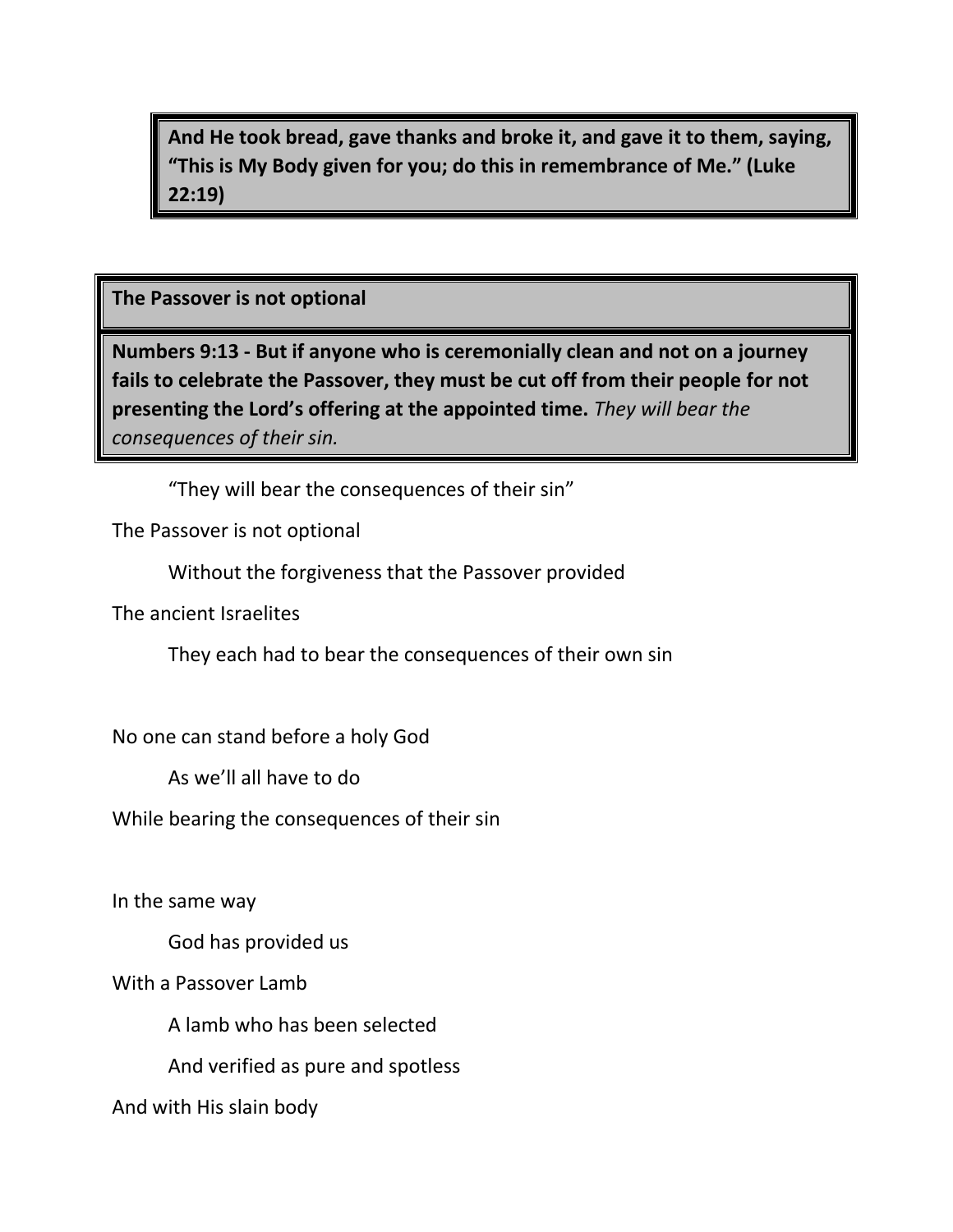And spilled blood

God has delivered us

Through the door that is Christ Jesus

As we end

Let me read a passage

That Jesus would have said to His disciples

On Thursday night

The night *before* He was crucified

The night *before* Passover

**John 14:1-3 - Do not let your hearts be troubled. You believe in God; believe also in Me. My Father's house has many rooms; if that were not so, would I have told you that I am going there to prepare a place for you? And if I go and prepare a place for you, I will come back and take you to be with me that you also may be where I am.**

I've always read that to mean

He was going to die

And then ascend to Heaven

And while He was in Heaven

He'd be building a place for us to live

And that maybe what He means

But it hit me a new way this week

What if Jesus is saying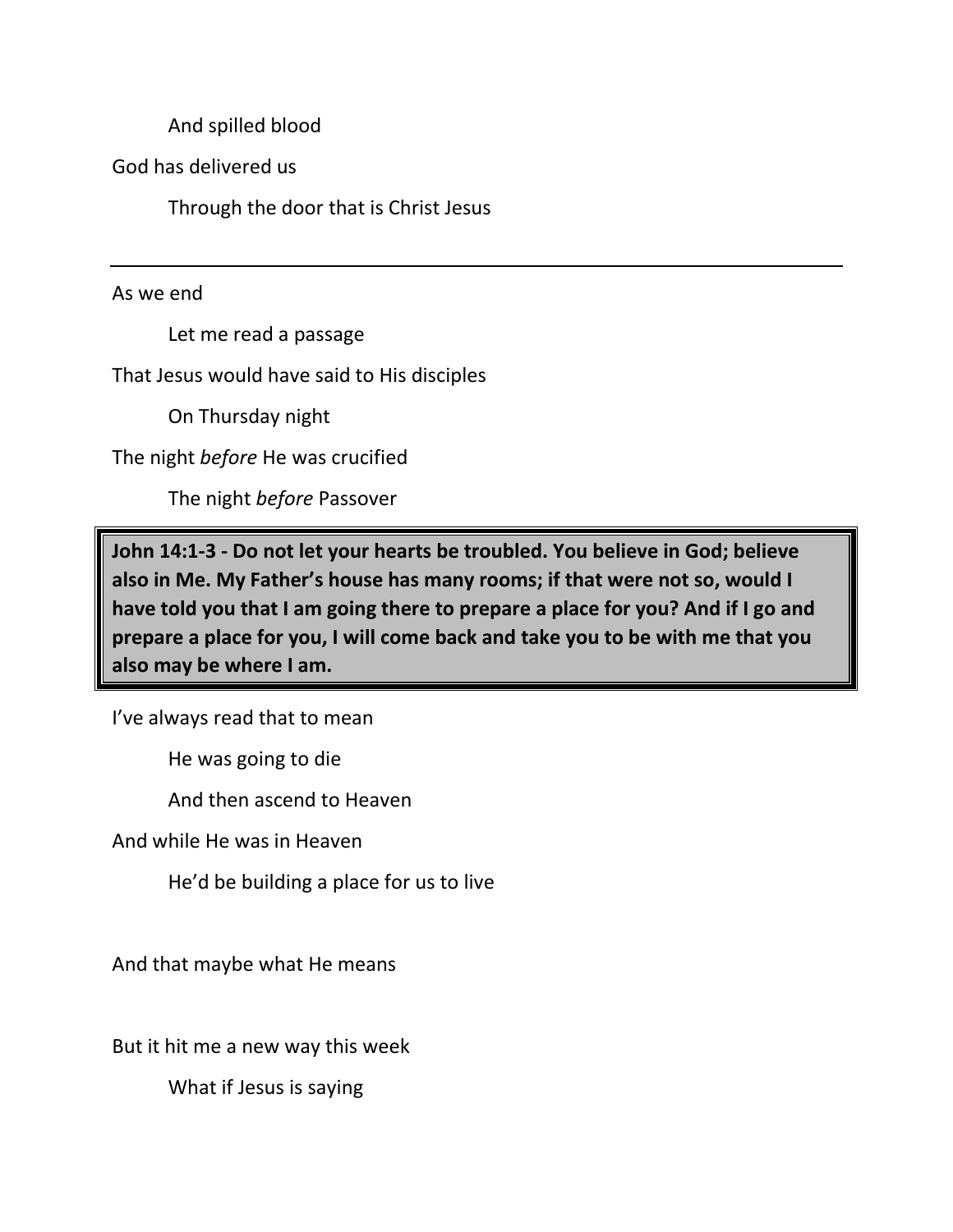Don't let your hearts be troubled

When you see me get arrested and tried and beaten

Don't let your hearts be troubled

When you see me get nailed to a cross

Don't let your hearts be troubled

When you see them take my lifeless body down

All of that is intentional

Because I am doing that

To prepare a place for you

And if I go and prepare a place for you

I'll come back

3 days later

Alive

I'll come back

Paving the way

For you to live

After you die too

So, do not let your heart be troubled!

Over 3,000 years ago

God instituted a practice

The Passover

To remind His people the price of their sin